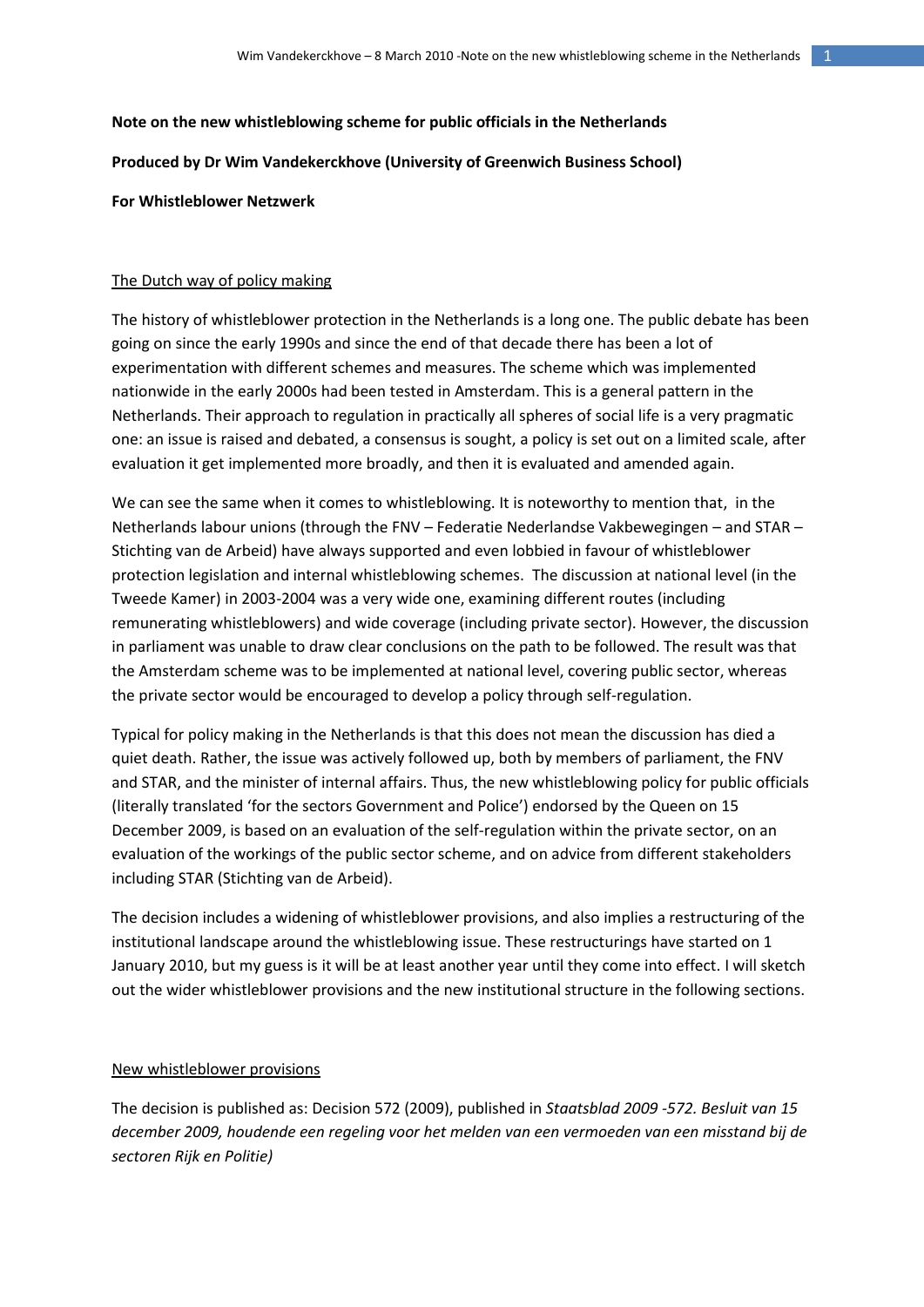Also relevant is: the letter from the Minister of internal affairs, G. ter Horst to parliament (Tweede Kamer): *Voortgangsbrief klokkenluiderdossier, 10 December 2009.*

- 1. No decision which infringes the rights of the whistleblower can be made as a consequence of that person blowing the whistle. The decision now emphasizes that management has the duty to ensure that the whistleblower is not hindered in any way to continue to perform in his/her function. The decision now also specifies what 'infringement of the rights' means:
	- a. Dismissal of the whistleblower
	- b. Ending a temporary employment contract or not renewing it
	- c. Refusing to transform a temporary contract in a contract of continuous employment
	- d. Transferring or relocating or refusing to do so
	- e. Issuing a sanction
	- f. Taking a disciplinary measure
	- g. Withholding salary
	- h. Withholding opportunities for promotion
	- i. Refusing holiday leave
- 2. The whistleblower can raise concern internally with his line manager, or with an organisational confidant (officially appointed), or externally with the Commission Integrity. New is that one can also blow the whistle on a malpractice in another department or organisation than the one in which one is employed. Also new is that former employees can blow the whistle on their former organisation (up to two years after ending the employment)
- 3. Regarding the internal route:
	- a. If the concern is raised with the Confident, he/she is required to keep the identity of the whistleblower confidential, unless the whistleblower does not want that. This means that all communication back to the whistleblower will go through the Confident. The scheme therefore also provides protection for the Confident.
	- b. Any feedback to the whistleblower about the progress and findings of the investigations (this must happen within 12 weeks) must include further steps the whistleblower is able to make.
- 4. Regarding the external route:
	- a. Concerns can be raised with the Integrity Commission (independent but appointed by the Minister of internal affairs), if the findings of the internal investigation is not satisfactory, if it takes unreasonably long (+12 weeks), or *if there are good reasons to do so* (my translation of 'indien daartoe aanleiding bestaat'). It is not stipulated what these good reasons should include.
	- b. The Integrity Commission must keep the identity of the whistleblower confidential, unless the whistleblower does not want that.
	- c. The Integrity Commission must investigate the concerns. Costs of the investigation will be charged to the organisation about which a concern is raised.
	- d. The Integrity Commission must provide, based on its investigation, an advice to correct malpractice to the body in charge of the organisation (about which the concern was raised).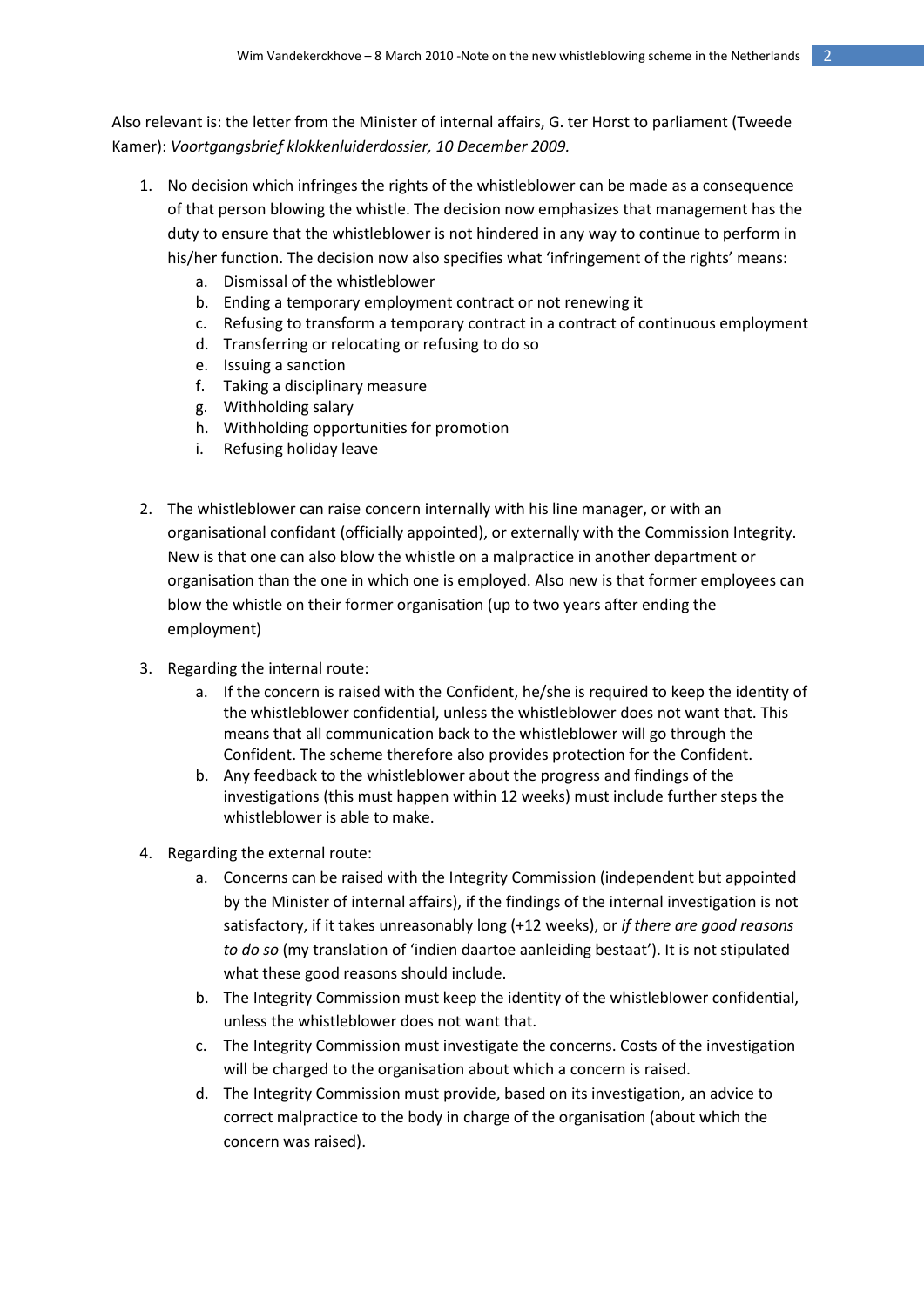5. New and important is that the whistleblower or the Confident who wishes to object to the findings of the internal or external investigation, and take matters further to court, will be partly reimbursed for costs made during these procedures, for example to get legal assistance. It is not stipulated how big the 'partly reimbursement' will be, and a number of conditions apply, but this seems an important improvement.

# The new institutional structure

During the parliamentary debate in 2003-2004 no agreement could be found whether or not whistleblower protection legislation should also cover the private sector. The debate was closed with a decision to urge the private sector to develop some self-regulation and this would then be evaluated. The evaluations took place but were very disappointing. There is little knowledge about the issue and the implementation of internal whistleblowing schemes is not a spreading practice in Dutch private sector companies.

Another path taken by the Dutch government was to seek input from FNV and STAR on how to improve whistleblowing practice in the private sector. One idea was to open the Integrity Commission to concerns from the private sector. STAR was opposed to that because the mandate would be too wide and the investigations would lose strength because of that.

Instead STAR proposed to install a national advice centre on whistleblowing, accessible to everyone: public and private sector employees, managers, and employers. The Minister of internal affairs has taken up this idea but also took the point of view of the ROP (Raad voor het Overheidspersoneel – Committee for Public Officials) that there should also be a body mandated to investigate.

Thus, the Minister of internal affairs took the decision (10 December 2009) to create an Advice Centre and independent from that reshape the Integrity Commission (it will be renamed into OIO – Onderzoekspunt Integriteitsschendingen Overheid – Investigatory body for Integrity breaches in Government).

Reshaping the Integrity Commission aims at making it able to operate the amended scheme (as I described in the previous sections). The interesting bit is however the Advice Centre.

The advice centre does not have a mandate to investigate issues. The tasks of this advice centre are:

- a. To give information and advice to potential and actual whistleblowers on how to raise concern, how to avoid juridical difficulties and pitfalls. It will check whether there are ways left to raise the matter internally and if not it will assist the whistleblower to prepare the issue to be brought to an external agency.
- b. To give information and advice also to employers. The centre aims to play an important role in preventing escalation when someone tries to raise a concern internally.
- c. To gather and distribute knowledge and expertise about whistleblowing.
- d. To do general awareness raising among employers and employees about whistleblowing.

The advice centre will have a steering committee composed of experts from different industries in the private sector, from the public sector, from integrity advisors, from academia, and will also include someone who has whistleblowing experience.